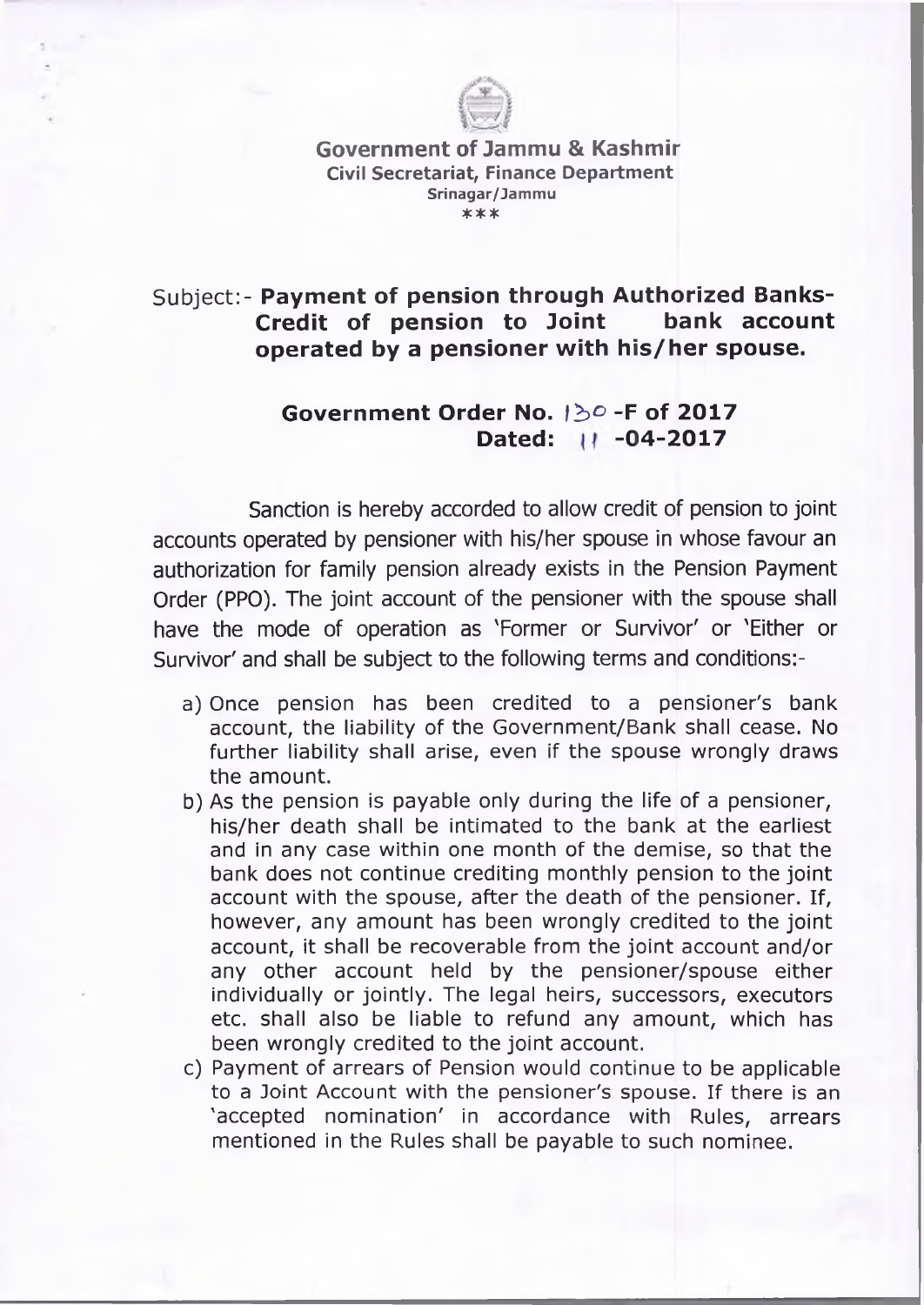d) Existing pensioners desiring to get their pension credited to a joint account, shall submit an application to the branch /bank, from where they are presently drawing pension in the enclosed form. This would also be signed by the pensioner's spouse in token of having accepted the terms and conditions laid down in the Government order.

These instructions shall also be applicable to the Govt., servants to retire henceforth.

## **By order of the Government of Jammu and Kashmir.**

**Sd/-**

**(Navin K. Choudhary), IAS,** Commissioner/Secretary to Government Finance Department.

## No:-A/79(63)-V-617 Dated-11 -04-2017

Copy to the:-

- 1. Advocate General J&K High Court Srinagar/Jammu.
- 2. All Financial Commissioners.
- 3. Principal Accountant General, J&K Srinagar/ Jammu.
- 4. All Principal Secretaries to Government.
- 5. Principal Secretary to Hon'ble Chief Minister.
- 6. Principal Secretary to HE the Governor
- 7. Principal Resident Commissioner, 5-Prithvi Raj Road New, Delhi.
- 8. Chief Electoral Officer, J&K Jammu.
- 9. All Commissioner / Secretaries to Government.
- 10. Divisional Comm issioner Kashmir/ Jammu.
- 11. Chief Vigilance commissioner, J&K Srinagar.
- 12. Secretary to Chief Justice J&K High Courts Srinagar /Jammu.
- 13. Registrar General, J&K High Court Srinagar/ Jammu.
- 14. Director General Funds organization J&K..
- 15. Director General Budget, J&K.
- 16. Director General Accounts & Treasuries, J&K.
- 17. Director General Information J&K.
- 18. All Head of Departments / Managing Directors/ Chief Executive of State PSU's / Autonomous Bodies.
- 19. Secretary J&K Public Service Commission.
- 20. All District Development Commissioners.
- 21. Secretary, J&K Legislative Assem bly / Legislative Council.
- 22. Director Finance, Principal Northern Zonal Accountancy Training Institute Jammu.
- 23. Director Audit & Inspections
- 24. Director Accounts & Treasuries Srinagar /Jammu.
- 25. Principal Accountancy Training School Srinagar.
- 26. All Director Finance/Financial Advisors & CAO's.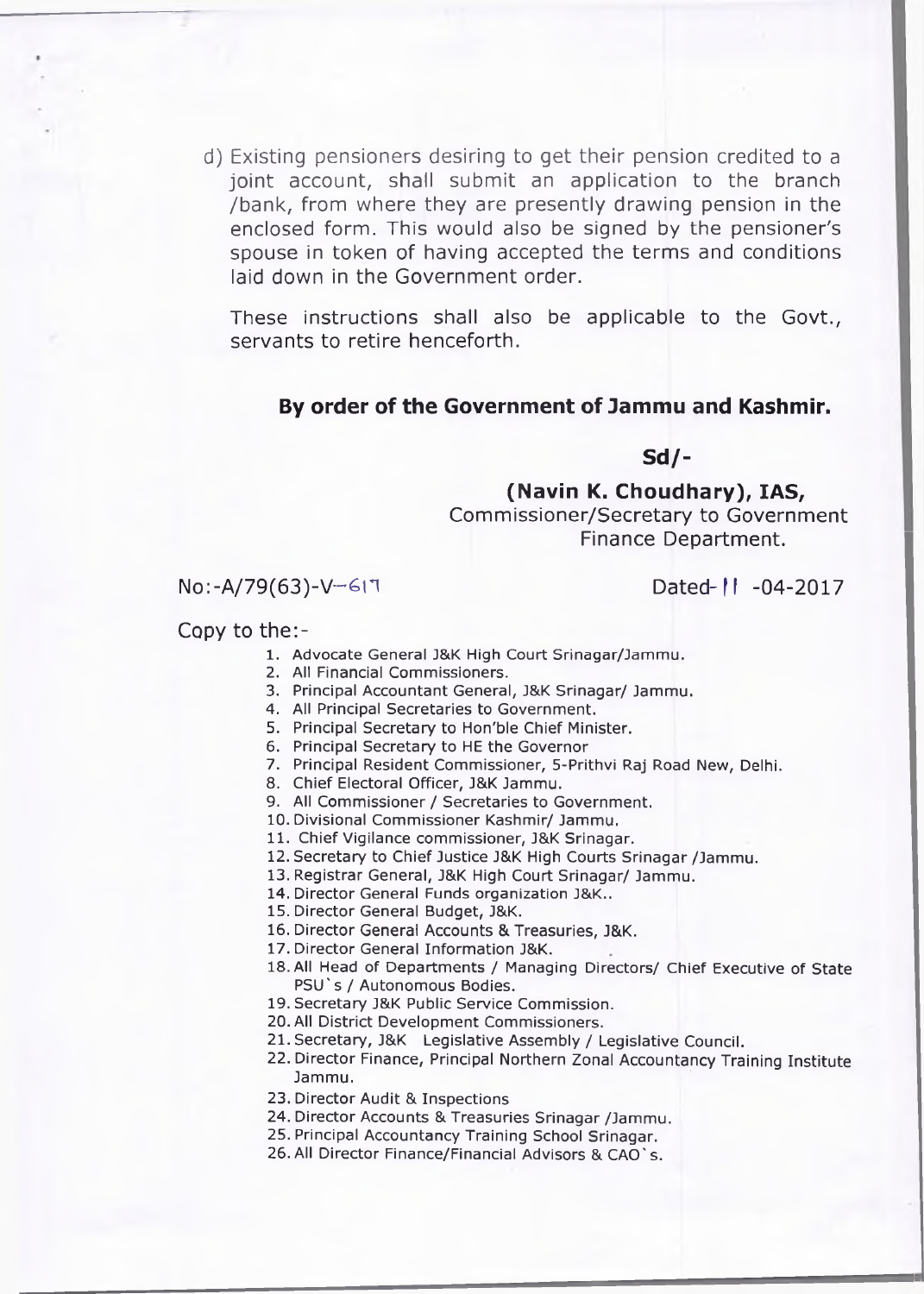- 27. Joint Director Funds organization Srinagar/Jammu.
- 28. CAO, Irrigation & Flood Control Organization Srinagar /Jammu.
- 29. All Treasury Officers.
- 30. General Manager, Government Press for publication in Government Gazette.
- 31. Director Local fund Audit & Pensions, J&K.
- 32. Private Secretary to Chief Secretary.
- 33. Private Secretary to Hon'ble Ministers/ Hon'ble Ministers of State for information of the Hon'ble Ministers.
- 34. All officers / Section officers of Finance Department.
- 35. President Non-Gazetted Employees Union Civil Secretariat Srinagar/ Jammu.
- 36. I/c Website, FD. (www.jakfinance.nic.in).
- 37. I/c Website, GAD. (www.jkgad.nic.in).
- 38. Government order file (W2scs).

Director (Codes),

Finance Department.